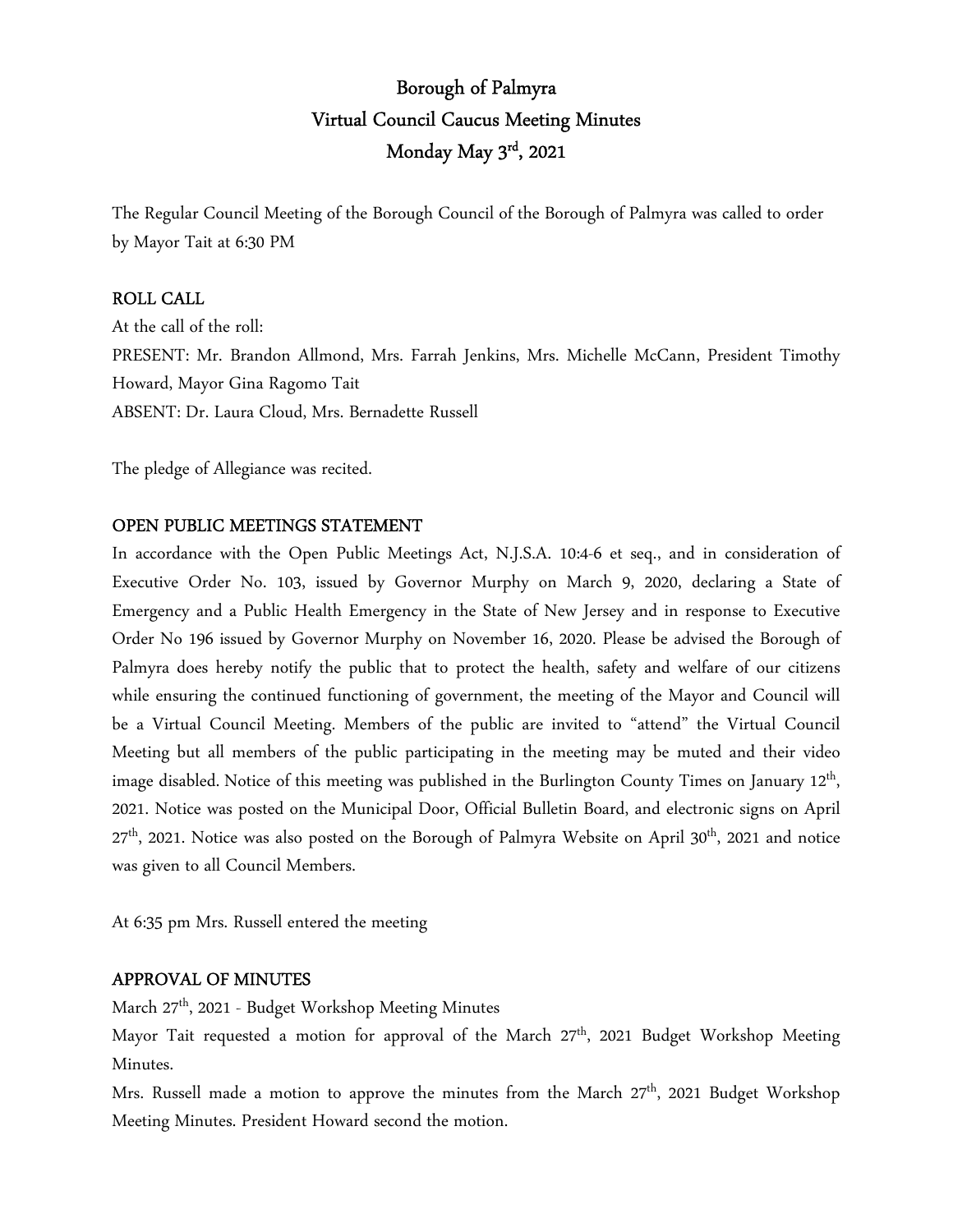## At the call of the roll the vote was: INFAVOR: Mr. Allmond, Mrs. Jenkins, Mrs. McCann, Mrs. Russell, President Howard AGAINST: None Motion Carried

April 19<sup>th</sup>,2021 – Executive Session Meeting Minutes

Mayor Tait requested a motion for approval of the April 19<sup>th</sup>, 2021 Executive Session Meeting Minutes Mrs. Russell made a motion to approve the minutes from the April  $19<sup>th</sup>$ , 2021 Executive Session Meeting Minutes. President Howard second the motion.

At the call of the roll the vote was: INFAVOR: Mr. Allmond, Mrs. Jenkins, Mrs. McCann, Mrs. Russell, President Howard AGAINST: None Motion Carried

April 26<sup>th</sup>, 2021 – Special Council Meeting Minutes

Mayor Tait requested a motion for approval of the April 26<sup>th</sup>. 2021 Special Council Meeting Minutes Mrs. Russell made a motion to approve the minutes from the April 26<sup>th</sup>, 2021 Special Council Meeting Minutes. President Howard second the motion.

At the call of the roll the vote was:

INFAVOR: Mr. Allmond, Mrs. Jenkins, Mrs. McCann, Mrs. Russell, President Howard AGAINST: None Motion Carried

## **CORRESPONDENCE**

Municipal Clerk, Ms. Jackson acknowledged the following correspondence received: Thank- You Card – Beatrice Dore Thank- You Card – Glenn McMann Email- Tanyika Johns, Tax Collector

#### REDEVELOPMENT

Rt. 73 South Redevelopment Area- Update

Mr. Gural stated that all the agreements Borough Council authorized have been executed. Mr. Gural noted the P.U.R.E. Palmyra Urban Renewal Entity has settled on the NAI property and they now own it. Mr. Gural noted the pre-construction meeting held Friday May 14<sup>th</sup>, and indicated it was very well attended by the Borough's team and the redevelopers team. Mr. Gural stated the dredge materials are going to begin moving sometime later this month. Mr. Gural indicated the redeveloper will be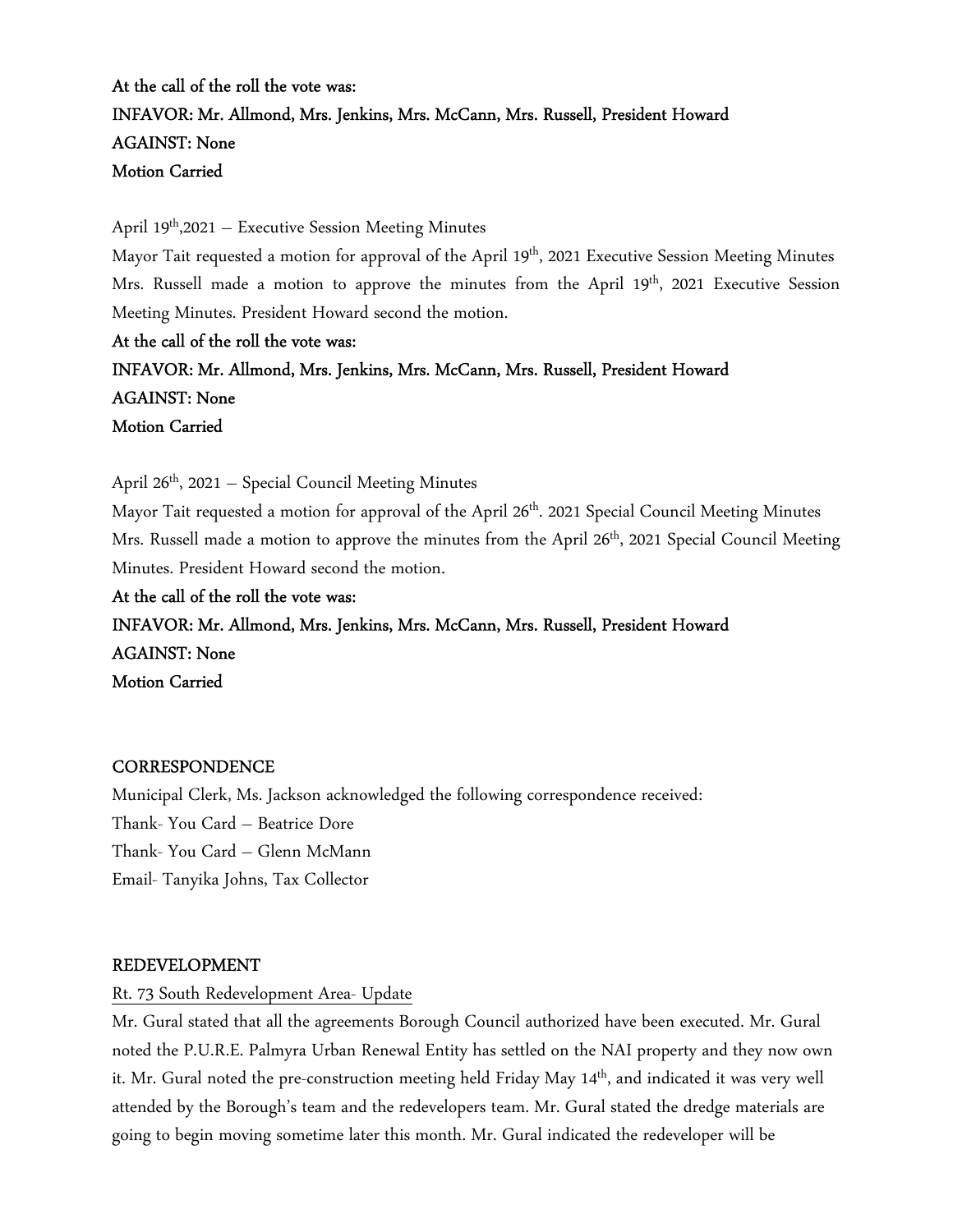submitting building permits for the warehouse in June and construction should begin later this summer. Mr. Gural noted a tentative completion date timeframe of second quarter 2022. Mr. Gural stated that the Housing Mortgage assistance deemed our affordable housing project as inclusionary, which will make them eligible for tax credits of either 4 or 9%. Mr. Brewer noted the meeting he, Mr. Gural and Mr. Rosenberg sat in on with PURE and Northpoint, noting they are working on an agreement that will work for all. Mayor Tait noted the groundbreaking will be held May  $21<sup>st</sup>$ , 2021. Outlaw Training & Fitness/620-622 Highland Ave Redevelopment Project – Update Mr. Brewer indicated there has been no change, it is still scheduled to be heard in Superior Count in August.

Redevelopment Study Block 80 Lot 6, former Knights of Columbus property- Update Mr. Gural indicated he had nothing new to report.

#### PROFESSIONAL UPDATES

William Kirchner, ERI

Mr. Kirchner stated the resolution on the agenda, for engineering services, is for the completion of Second Street between Firth Lane and Leconey Circle., noting it will become an alternate in the 2021 Road Project. Mr. Kirchner stated Temple Blvd project is making progress, as the pipework is about 2/3 complete. Mr. Kirchner indicated this portion of the project is on target to be complete around Memorial Day. Mr. Kirchner stated that the TAP Grant, the DOT has completed their environmental review and have found there are no impediments to move on with the project. Mr. Kirchner indicated, the DEP now has thirty days to agree or deny and once they agree we can go out to bid for that portion of the project. Mr. Kirchner stated that while doing the exercising of the generator of the sewer treatment plant the oil pump stopped functioning so currently the generator is not functioning. Mr. Kirchner indicated currently we have a rental unit which is about \$7,000.00 a month. Mr. Kirchner indicted the funding for a new generator was not included in the budget this year but was proposed for next year. Mr. Kirchner indicated they are working on a price to rebuild or purchase a rebuilt generator, which would be much more financially efficient than continuing to rent the generator. Mr. Kirchner indicated he would have more to report next meeting. Mr. Kirchner indicated probably due to covid; an unusually higher number of wipes are appearing in the sewer causing the pumps to be clogged several times. Mr. Kirchner indicated they would be bringing in the line jetting and cleaning crew next week to completely vacuum and clean out the pump station. Mr. Kirchner indicate they would also be bringing in a mixer to help with the problem. Mr. Kirchner also asked if information could be posted on the Borough's website, not to flush wipes and the damage they cause to the sewer system.

#### PUBLIC COMMENT

We requested those participants wishing to have or make a Public comment, email their questions or comments in advance to Municipal Clerk Rita Jackson at djackson@boroughofpalmyra.com. The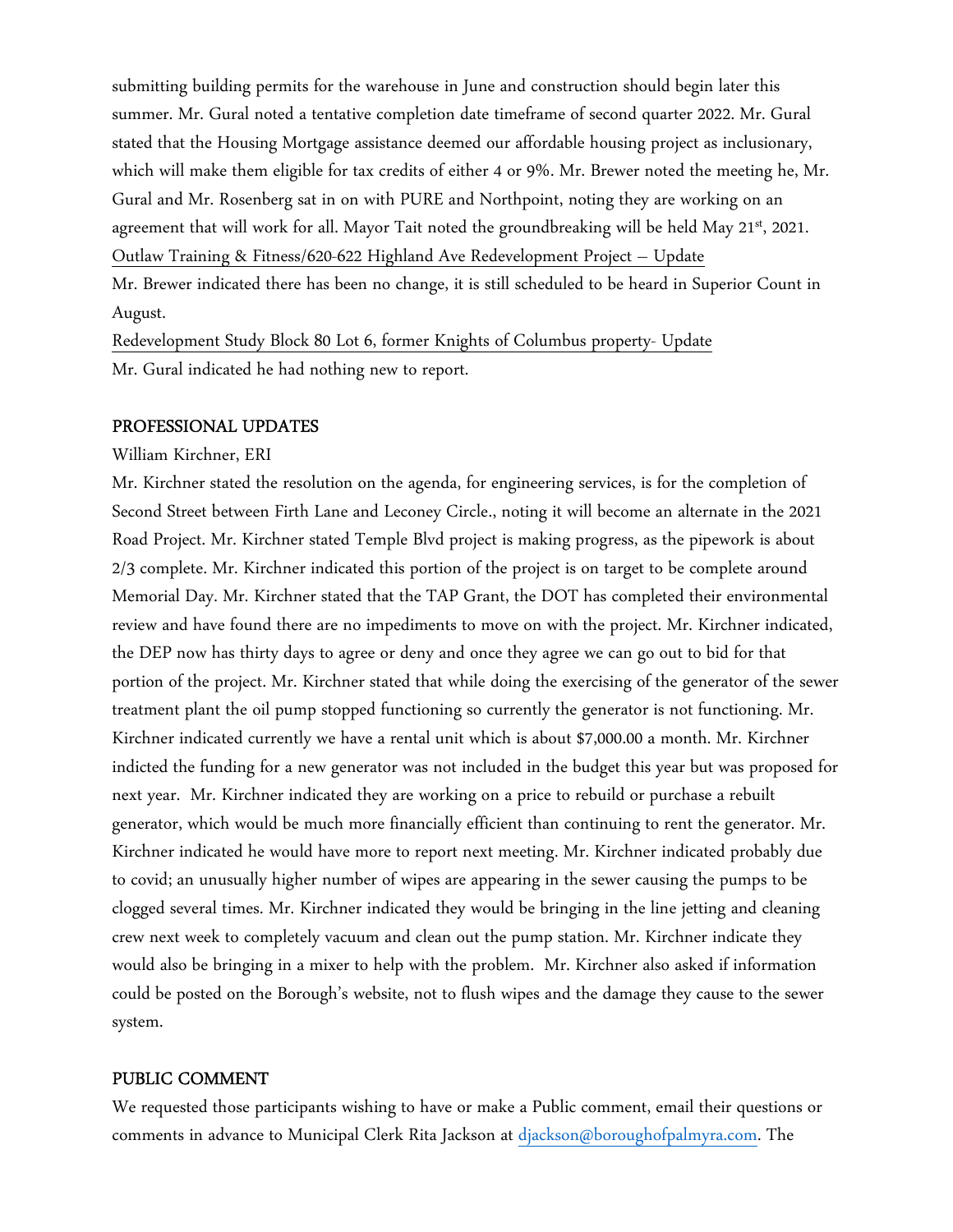opportunity to submit comments prior to meeting expired at 12:00 PM on Monday May 3<sup>rd</sup>, 2021. All comments will become part of the record and included with the Meeting Minutes. For those who "attended" the Virtual Meeting, Mayor Tait opened the meeting to the public for comments. All comments will become part of the record and included with the Meeting Minutes.

Mayor Tait asked for a motion to open to the public for comments Mrs. Russell made a motion to open the public portion for comments. Mr. Allmond second the motion.

All members present voted in favor of the motion. Motion Carried

Mayor Tait asked if any comments were received before the meeting. Municipal Clerk, Ms. Jackson indicated they were none.

Mayor Tait asked if there were any additional comments from those present.

#### Mrs. Veitenheimer – Rowland Street

Mrs. Veitenheimer asked if thru Resolution 2021-125 the intent was to spend over \$25,000.00 for maintenance on the turf field, which is going to be replaced within the next year or so. Mr. Gural stated this resolution refers to maintenance on the natural fields, football, baseball, softball as well as the turf field. Mr. Gural noted the only thing done on the turf field are the things necessary to make it safe for the children using it. Mr. Veitenheimer noted the condition of the Promenade, indicating it is overgrown with weeds and the plants are dying. She asked what the Borough was planning to do to clean it up. Mayor Tait stated we have hired someone to take care of it, but he has not started yet, once he is on board it will be taken care of.

Mayor Tait asked for a motion to close to the public for comments Mrs. Russell made a motion to close the public portion for comments. Mr. Allmond second the motion.

#### All members present voted in favor of the motion. Motion Carried

#### 2021 MUNICIPAL BUDGET

Resolution 2021-122, Resolution to Read the 2021 Budget by Title Only Mayor Tait requested of motion to approve Resolution 2021-122. Mr. Allmond made a motion to approve Resolution 2021-122. President Howard seconded the motion.

At the call of the roll, the vote was:

INFAVOR: Mr. Allmond, Mrs. Jenkins, Mrs. McCann, Mrs. Russell, President Howard AGAINST: None Motion carried. Resolution 2021-122 was approved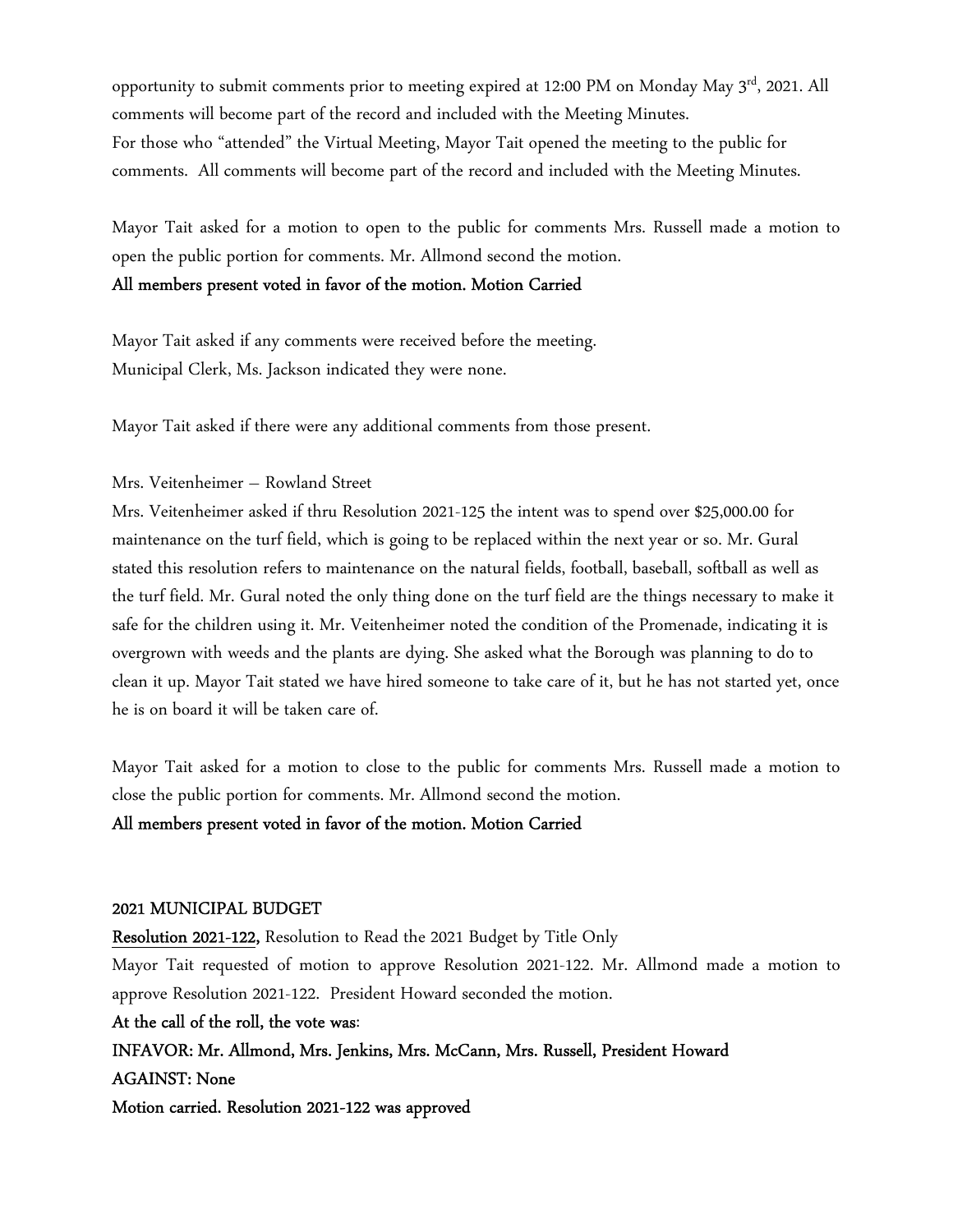## Public Hearing 2021 Municipal Budget

Mr. Gural stated the total budget is \$8,824,722.78 which is a decrease of just over \$10,500.00 from last year. Mr. Gural noted the total spending is \$8,146,435.00 a decrease of almost \$7,000.00 from last year. Mr. Gural noted the budget is up 1.53% or 1.766 cents which equates to \$29.28 to the average homeowner. Mr. Gural noted that revenue is down over \$100,000.00.

Mr. Nehila stated the budget has been revied by the state and they gave approval for adoption. Mr. Nehila noted that the Borough is \$700,007.00 under the spending cap (appropriations) and \$400,006.00 under the tax cap (what taxes could be increased to) Mr. Nehila stated the amount of surplus being used is very prudent and will be good for future years.

Mayor Tait asked for a motion to open to the public for comments Mrs. Russell made a motion to open the public portion for comments. President Howard second the motion.

## All members present voted in favor of the motion. Motion Carried

Mayor Tait asked for a motion to close to the public for comments Mrs. Russell made a motion to close the public portion for comments. Mr. Allmond second the motion.

#### All members present voted in favor of the motion. Motion Carried

## Resolution 2021-123, Resolution Authorizing the Adoption of the 2021 Municipal Budget

Mayor Tait requested of motion to approve Resolution 2021-123. Mrs. Russell made a motion to approve Resolution 2021-123. President Howard seconded the motion.

At the call of the roll, the vote was:

INFAVOR: Mr. Allmond, Mrs. Jenkins, Mrs. McCann, Mrs. Russell, President Howard AGAINST: None

Motion carried. Resolution 2021-123 was approved

## RESOLUTIONS

Mayor Tait stated Resolution 2021-124 and Resolution 2021-125 will be enacted as a single motion, if either resolution needs additional discussion, it will be removed from the consent agenda and voted on separately

Mayor Tait asked if either resolution needed to be removed from the consent agenda. Seeing none Mayor Tait read the following resolutions into the record:

Resolution 2021-124, Resolution Awarding a Contract to Environmental Resolutions, Inc. (ERI) for the engineering design and Construction Services on 2<sup>nd</sup>. Street per their proposal dated April 13<sup>th</sup>, 2021 in the amount of \$11,750.00

Resolution 2021-125, Resolution Authorizing the Award of a Contract to South Jersey Turf Consultants. LLC Per their Various Proposals dated December 2020 for Artificial and Natural Turf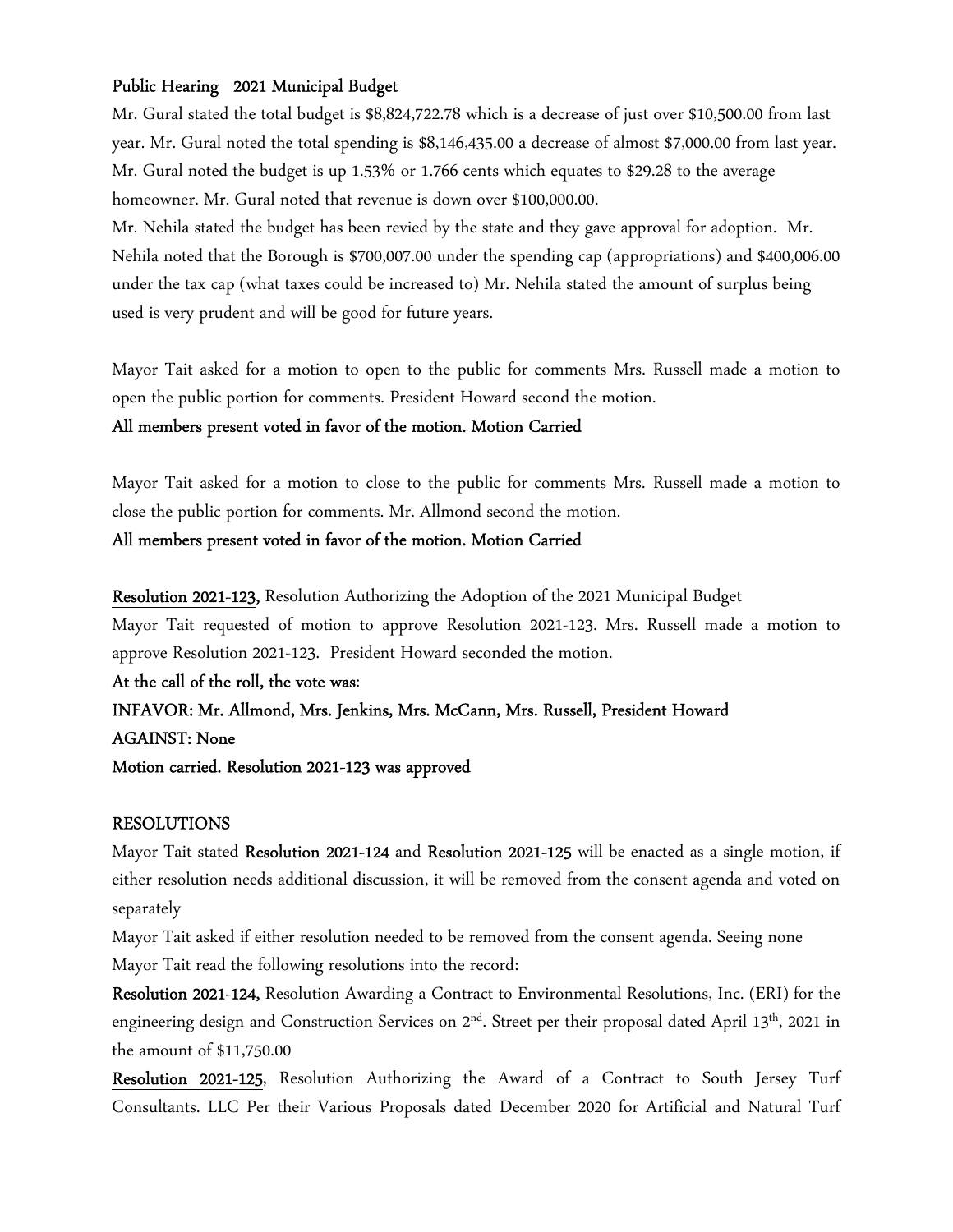Maintenance in the amount of \$25,876.69 Subject to Pay-to-Play and Other State Bidding Requirements and Per the Chief Financial Officer's Certification

Mayor Tait requested a motion to approve the consent agenda Resolutions 2021-124 and Resolution 2021-125.

Mrs. Russell made a motion to approve the consent agenda Resolutions 2021-124 and Resolution 2021- 125. President Howard second the motion.

At the call of the roll, the vote was:

# INFAVOR: Mr. Allmond, Mrs. Jenkins, Mrs. McCann, Mrs. Russell, President Howard

## AGAINST: None

Motion carried. Resolutions 2021-124 and Resolution 2021-125 were approved.

## DISCUSSION ITEMS

Mr. Gural indicated the field restrooms are open currently although indoor activities are still restricted; and the Governor still indicates if you can work from home continue to do so. Mr. Gural indicated we have put together the checklist, made keys and have also put together a release for organizations would sign off for responsibility of cleaning the restrooms.

President Howard indicated the committee is still working on the Field usage Ordinance.

Mr. Gural stated the Collective Bargaining Agreement with Palmyra Police Association has been completed and forward to the FOP/ PPA for their comments which he has not heard yet. Mr. Gural stated he expected it to be on the agenda at the next meeting for approval.

Mayor Tait indicted the public safety committee met with Chief Campbell last week regarding the police department new hires and class I police officers. Chief Campbell indicated they are still working on the new hires.

Mr. Gural noted the Council signature requirement for purchase orders and the sidewalk/snow & ice removal ordinance are noted until we can get to them.

Mr. Gural noted the marijuana legalization must be decided. Mayor Tait indicated that the public safety committee met and would recommend to Council that currently we indicated no to the six types of variations proposed. Mayor Tait indicated, they felt they would like to wait and see how other towns are handling to situation. President Howard indicted we have five years to reevaluate. There was some discussion regarding medical use and Mayor Tait indicated this applies to recreational use not medical. Council requested Mr. Rosenberg write the ordinance not allowing marijuana retail or commercial recreational use in the Borough of palmyra.

Mr. Gural stated he sent many emails to council regarding the Riverton jetter agreement and currently he recommends not renewing the agreement with the Borough of Riverton unless significant changes are made.

Mr. Gural stated he was talking with Chief Dreby regarding the Fire Company lease and meetings will be scheduled.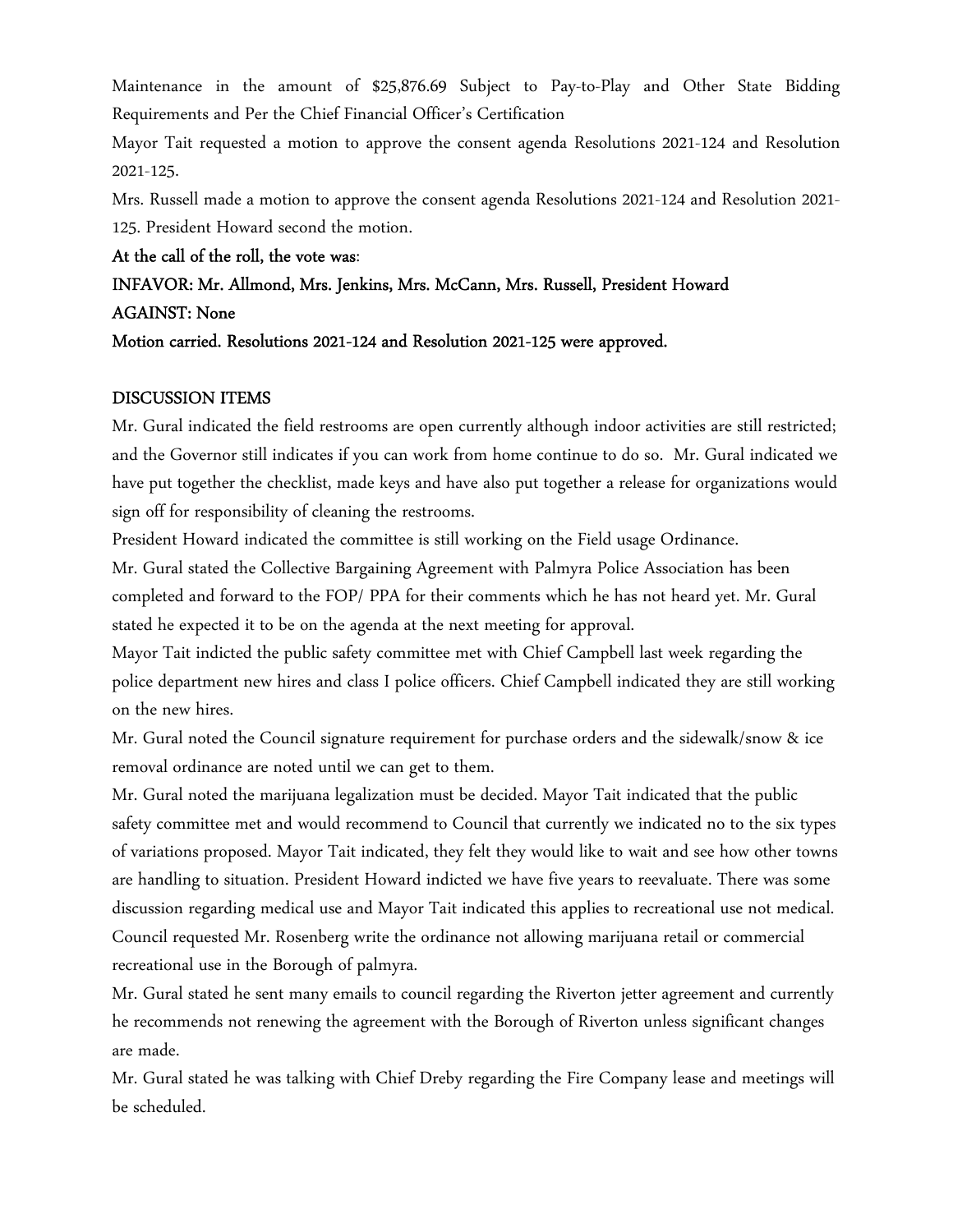Mr. Gural stated he completed a draft with all calculations which he forwarded to Ms. Condo and Ms. Jackson for review. Mr. Gural stated he would forward what is being proposed to the governing body as soon as complete. President Howard indicated the committees will review the salary increase recommendations.

Mayor Tait indicated the additional parking ordinance, and the handicap parking sign ordinance are still be worked on and should be available soon for council consideration. Mrs. Russell asked if there was additional information to be shared regarding the parking ordinance or if they would be meeting soon. Mayor Tait indicated she would send the notes from the proposed ordinance.

Mayor Tait stated the Rt. 130/Delaware River Corridor Plan Endorsement Committee appointees will be coming soon.

Mr. Allmond indicated he had nothing new to report on the Veterans Memorial Park Improvement Project, noting he was waiting for a draft from ERI updating the plans. Mayor Tait asked if the Memorial Day Celebration was still taking place. Mr. Allmond indicated he would check with the War Memorial committee and get bac to council.

Mr. Gural indicated the following grants were just made available; DCA Local Recreation Improvement Grant, DCA Shared Service Grant- explore potential Fire Department/EMS merger, and NJ DOT 2022 Municipal Aid. Mr. Gural stated that perhaps Council would like to apply for a grant to replace the turf field now and when the redeveloper pays the \$600,000.00, we could pay ourselves back. There was some discussion. Mr. Gural noted there are costs associated with applying for the grant. After some additional discussion Mr. Rosenberg indicated we should go back to the redeveloper and amend the agreement to allow us to use the redevelopers funding for what whatever we desire if we apply for the grant. Mr. Gural indicated he would follow up with those items and bring additional information to the next meeting.

Mayor Tait indicated the other grant possibility to explore the fir department/ EMS merger was discussed in the public safety committee meeting and the committee will be speaking with Chief Dreby and gathering additional information to determine if we recommend applying for this grant.

#### ADMINISTRATORS REPORT

Mr. Gural reminded all that the JIF Elected Officials Training Seminar needs to be completed. Mr. Gural noted that every one of the governing body members needs to attend the JIF Elected Officials Training Seminar noting that the Borough receives \$250.00 deduction from our insurance premium. Mr. Gural noted the need for everyone who works with or around minor children to take the Safe Treatment and Protection of Minors Training Webinar also required to have a criminal background check completed by the Police Department.

#### PHS STUDENT REPRESENTATIVE COMMENTS

Andrew Yansick - Mr. Yansick indicated the student council is getting together a spirit week, June 7 thru June 11<sup>th</sup>, 2021, including dress-up days, competitions, and a field day.